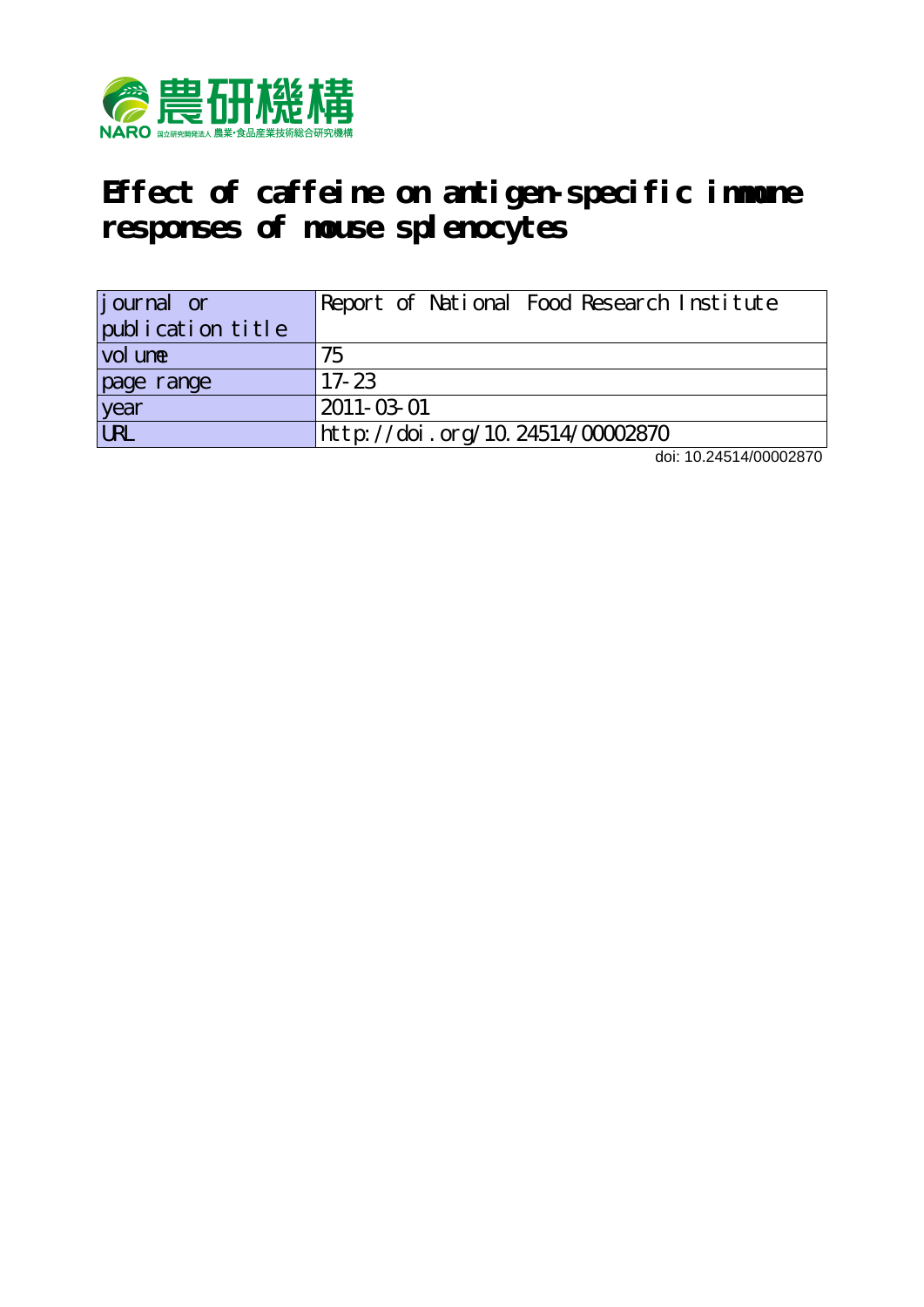## **Effect of caffeine on antigen-specific immune responses of mouse splenocytes**

Masao Goto<sup>1)</sup>, Yuko Takano-Ishikawa<sup>1)\*</sup>, Hiroshi Shinmoto<sup>2)</sup>

<sup>1)</sup> National Food Research Institute, 2-1-12 Kannondai, Tsukuba, Ibaraki, 305-8642 Japan

2) Tamagawa University, 6-1-1 Tamagawa-gakuen, Machida, Tokyo 194-8610, Japan

## **Abstract**

Caffeine, a natural component of coffee and tea, is one of the most widely consumed drugs in the world. Caffeine can interact with several cell-surface receptors (e.g., adenosine receptors) and can modulate various cellular functions by binding to these receptors. However, there are few reports on its immunological functions. Therefore, we investigated the effects of caffeine on *in vitro* antigen-specific immune responses of unsensitized (naïve) immune cells from transgenic mice expressing the ovalbumin-specific T-cell receptor (TCR). Caffeine treatment significantly suppressed the proliferation of splenocytes and the secretion of interleukin (IL)-2, IL-4, and IL-10 elicited by ovalbumin stimulation. Moreover, immunoglobulin (Ig) G1 secretion was downregulated. In contrast, antigen-specific secretion of IL-12p40, IL-5, IgG2a, and IgA were not affected. These results suggest that caffeine treatment alters antigen-specific immune responses of primary naïve immune cells.

Key words: caffeine; Th1; Th2; naïve immune cells; immune responses

#### **Introduction**

Caffeine (1,3,7-trimethylxanthine) is a purine alkaloid that occurs naturally in many plant materials (i.e., coffee beans and tea leaves). Because it acts as a central nervous system stimulant, caffeine is commonly consumed as a psychoactive drug. It is now known that caffeine has various biological functions, such as anti-inflammatory, antiobesity, and diuretic functions. Caffeine is an antagonist that binds to adenosine receptors (Yang, A. *et al*. 2010). Moreover, this compound has affinity for the inositol-3 phosphate receptors (IP3Rs) (Szatkowski, C. *et al*. 2010) and ryanodine receptors (RyRs) (Herrmann-Frank, A. *et al*. 1999). These receptors exist on the surface of immune cells (Hasko, G. *et al*. 2009, Premack, B.A. and Gardner,

P., 1992, Kong, H. *et al*. 2008). Therefore, it is possible that caffeine modulates the immune system through the binding of these cell-surface receptors. However, its effects on the immune system are not well understood.

Elevation of intracellular calcium concentration is an essential triggering signal for T cells, and this leads to changes in antigen-specific immune responses. Recent studies have suggested that caffeine alters intracellular calcium signaling in lymphocytes (Ritter, M. *et al*. 2001). Indeed, caffeine suppresses the activation of immune cells (Rosenthal, L.A. *et al*. 1992, Ritter, M. *et al*. 2005).

In these previous studies, caffeine was used at relatively high doses (1.5−10 mM) and concanavalin A or lipopolysaccharide was utilized as a non-specific immune stimulator. Therefore, the cellular responses observed in these experiments may not reflect the intrinsic antigen-

\*Corresponding author: Yuko Takano-Ishikawa (E-mail: yuko@affrc.go.jp)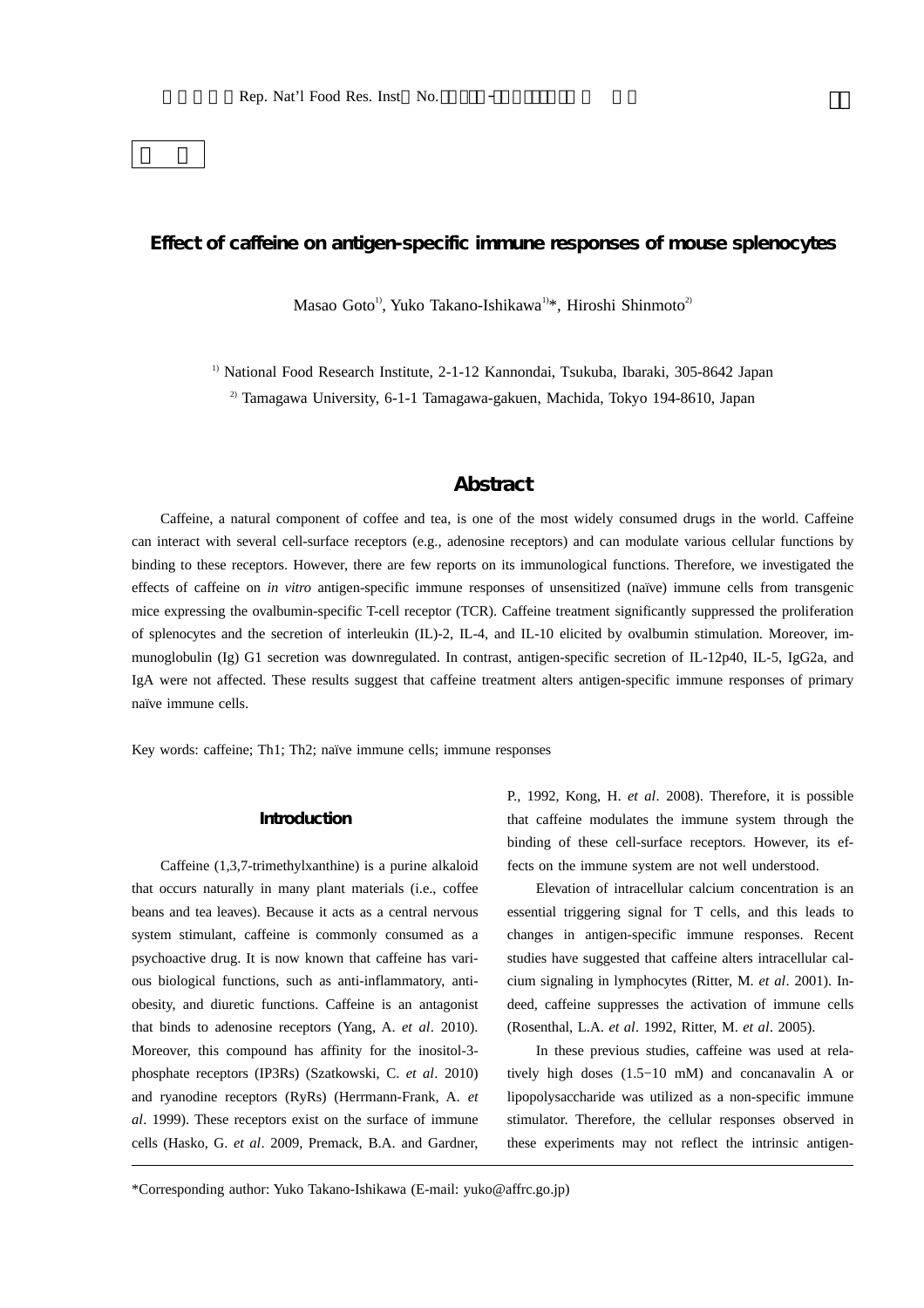specific immune responses *in vivo*. In addition, in some reports, cloned T cell lines were employed to assess the effects of caffeine on antigen-specific T cell responses. The establishment of antigen-specific T cell lines requires repeated stimulation with specific antigens. Hence, the immunological characteristics of established immune cell lines may be different from those of naïve cells.

In this study, we used primary immune cells from DO11.10 mice that express a transgenic T cell receptor (TCR) that recognizes chicken ovalbumin (OVA), which is presented by the major histocompatibility complex class II molecule. Given that the T cells in these mice cells properly respond to OVA without sensitization to this antigen, our experimental system seems to be more appropriate for investigating immune modulatory activities of drugs in naïve immune cells. Here, we describe the effects of lowdose caffeine treatment on antigen-specific responses of splenocytes.

#### **Materials and Methods**

*Mice* DO11.10 mice that express TCR specific for the OVA 323-339 peptide bound with I-Ad were purchased from Jackson Laboratory (Boston, MA, USA) and maintained in our specific pathogen-free animal facilities. Homozygotic male mice were mated with BALB/c female mice and the heterozygotes were used in these experiments. The animal studies were reviewed and approved by the Animal Care and Use Committee of the National Food Research Institute, National Agriculture and Food Research Organization (NARO), Japan. All surgical processes were conducted after cervical dislocation.

*Chemicals and Reagents* RPMI 1640 medium and OVA (Fraction V) were purchased from Sigma-Aldrich (St. Louis, MO, USA). Caffeine was purchased from Nacalai Tesque (Kyoto, Japan). All other chemicals were of the highest purity available from commercial sources.

*Isolation of immune cells* Single-cell suspensions of splenocytes were prepared from individual mice by mechanical dispersion. Splenocytes were counted and the viability was assessed with trypan blue exclusion. The viability of the splenocytes from all treatment groups was 95%.

*Cell culture* The medium used for the cell cultures was RPMI 1640 containing 2-mercaptoethanol  $(5 \times 10^{-5})$  mol/L), penicillin (100 U/mL), streptomycin (100 μg/mL), and 10% fetal calf serum (Biowest, Nuaille, France).

*Caffeine treatment* Caffeine was dissolved in PBS at a concentration of 100 mM and stored at -30 as a stock solution. The caffeine stock solution was diluted with the culture medium immediately before use. Pooled splenocytes from 4 mice were treated with 6.25, 25, and 100 μM of caffeine and stimulated with intact OVA (0, 1, 2, 5, or 10 μM) for up to 1 week in a culture medium. The data shown are the means (SE) from cultures measured in triplicate (Similar results were seen in 2 additional experiments with 3−4 mice).

*Analysis of antigen-specific immune responses in vitro* Splenocytes from the mice were suspended at a concentration of  $2 \times 10^6$  cells/mL in culture medium and stimulated with OVA in 96-well culture plates (NUNC, Boston, MA, USA). An antigen-specific cell proliferation assay was conducted in a total volume of 100 μL with 1  $\times$  10<sup>5</sup>) cells per well. After 72 h, cell proliferation was measured by a cell proliferation enzyme-linked immunosorbent assay (ELISA) and BrdU (chemiluminescent) kit (Roche Molecular Biochemicals, Basel, Switzerland). An antigen-specific cytokine and antibody secretion assay was performed in a total volume of 300 μL with  $3 \times 10^5$  cells per well. The culture supernatants were collected at 48 h (for the measurement of IL-2, IL-4, and IL-5) and at 72 h (for the measurement of IL-10, IL-12p40, and IFN-γ) and at 1 week (for the measurement of IgG1, IgG2a, IgM, and IgA) after the OVA stimulation and stored at -30 . The cytokine concentrations were measured using Mouse Cytokine ELISA Ready Set Go! kits (eBioscience, San Diego, CA, USA) and the antibodies were measured using Mouse Ig ELISA Quantitation Kits (Bethyl, Montgomery, TX, USA).

*Statistical analysis* We compared the data for OVAstimulated cells treated with the same concentrations of OVA. Statistical analyses were performed by ANOVA with Tukey's multiple comparison of means test.

#### **Results**

*Effect of caffeine on antigen-specific proliferation of naïve splenocytes* First, we confirmed that the concentrations of caffeine used in this study did not have result in acute toxicity to the splenocytes prepared from the DO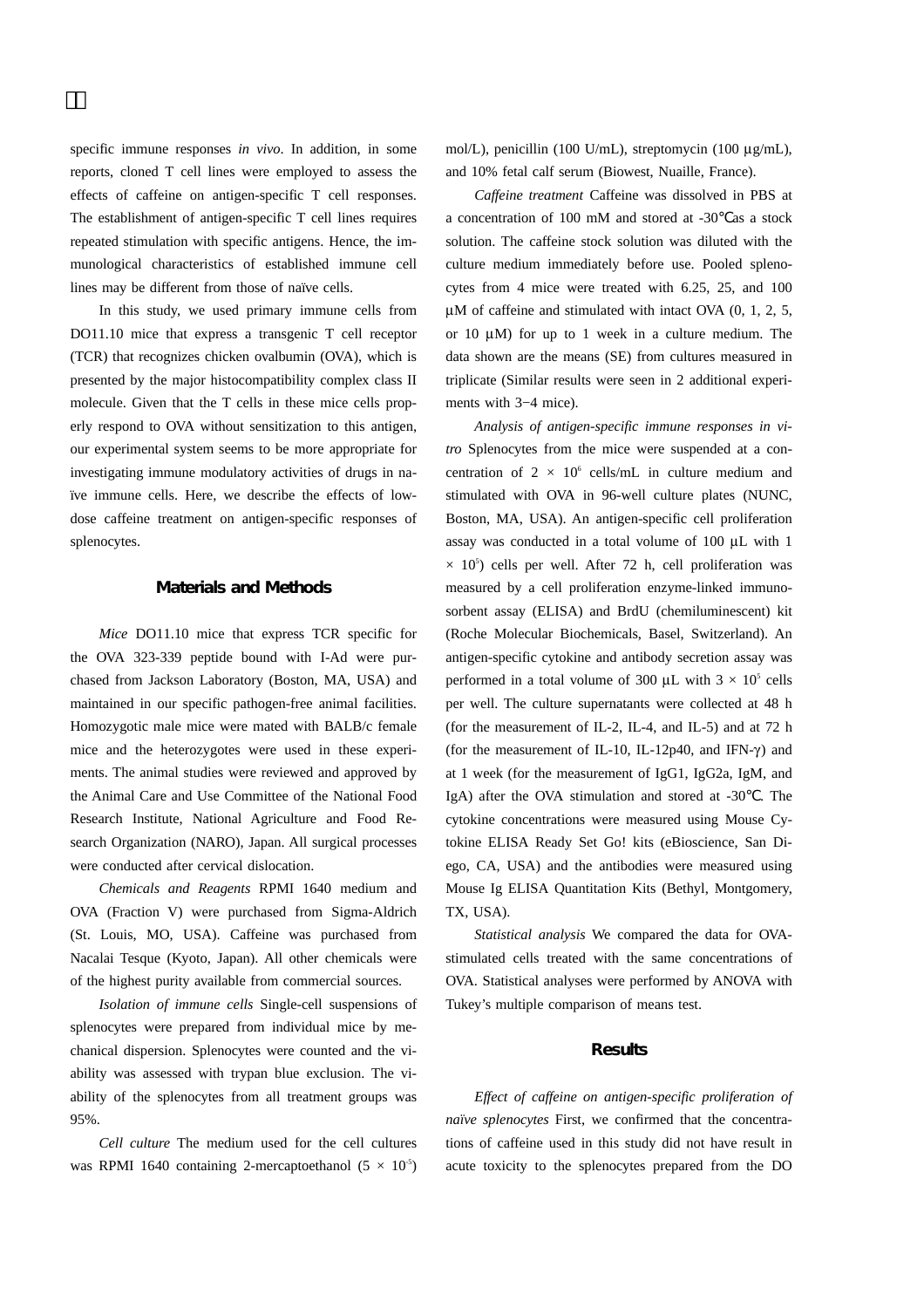

## **Fig. 1 Proliferation of splenocytes from naïve transgenic mice with specific-antigen in the presence of caffeine**

Pooled splenocytes from four DO11.10 mice were cultured for up to 72 h with treatment of 0 (control), 6.25, 25, and 100 μM of caffeine in the presence of 5 and 10 μM of OVA. Cell proliferation was measured by intake of BrdU. Comparison was done among the data of OVA stimulation by equal concentration. \*: p 0.05

11.10 mice (data not shown). Then, the effects of caffeine on antigen-specific cell proliferation of splenocytes prepared from DO11.10 mice were determined. Caffeine exposure  $(25 \mu M)$  significantly suppressed the proliferation of splenocytes stimulated with 5 μM OVA (Fig. 1), indicating that caffeine suppressed the antigen-specific proliferation of these cells (Fig. 1).

*Effects of caffeine on antigen-specific Th1-type cytokine secretion from splenocytes* The Th1-type cytokines (IL-2, IL-12p40, and IFN-γ) are critical for the development of Th1-type T cells, and IL-2 is critical for the proliferation of T cells. Moreover, IL-2 and IFN-γ are secreted from T cells and IL-12p40 is secreted from antigen -presenting cells. Thus, we analyzed their concentrations in the culture supernatant of OVA-stimulated splenocytes (Fig. 2). Antigen-specific IL-2 secretion decreased significantly following treatment with 100 μM of caffeine. Suppression of IFN-γ secretion was also observed, though it was not significant. In contrast, the suppression of IL-12p 40 secretion was not observed.

*Effects of caffeine on antigen-specific Th2-type cytokine secretion from splenocytes.* Because the Th2-type cytokines (IL-4, IL-5, and IL-10) that are secreted from Th2 cells are also important for proper immune responses, we examined the concentrations of these cytokines. As shown in Fig. 3, IL-4 and IL-10 secretion, but not IL-5 secretion, was significantly suppressed by caffeine treatment (at 25 and 100 μM).

*Effects of caffeine on antigen-specific antibody secretion from splenocytes* Finally, we investigated the effect of caffeine on antibody secretion from splenocytes. The concentrations of antibodies (IgM, IgG1, IgG2a, and IgA) in the culture supernatant of specific-antigen-stimulated splenocytes are shown in Fig. 4. Caffeine, at the concentration of 100  $\mu$ M, significantly suppressed the secretion of IgG1 stimulated with 1 μM OVA. The suppression of IgM secretion was observed following treatment with 100 μM of caffeine and 5 μM of OVA, but the suppression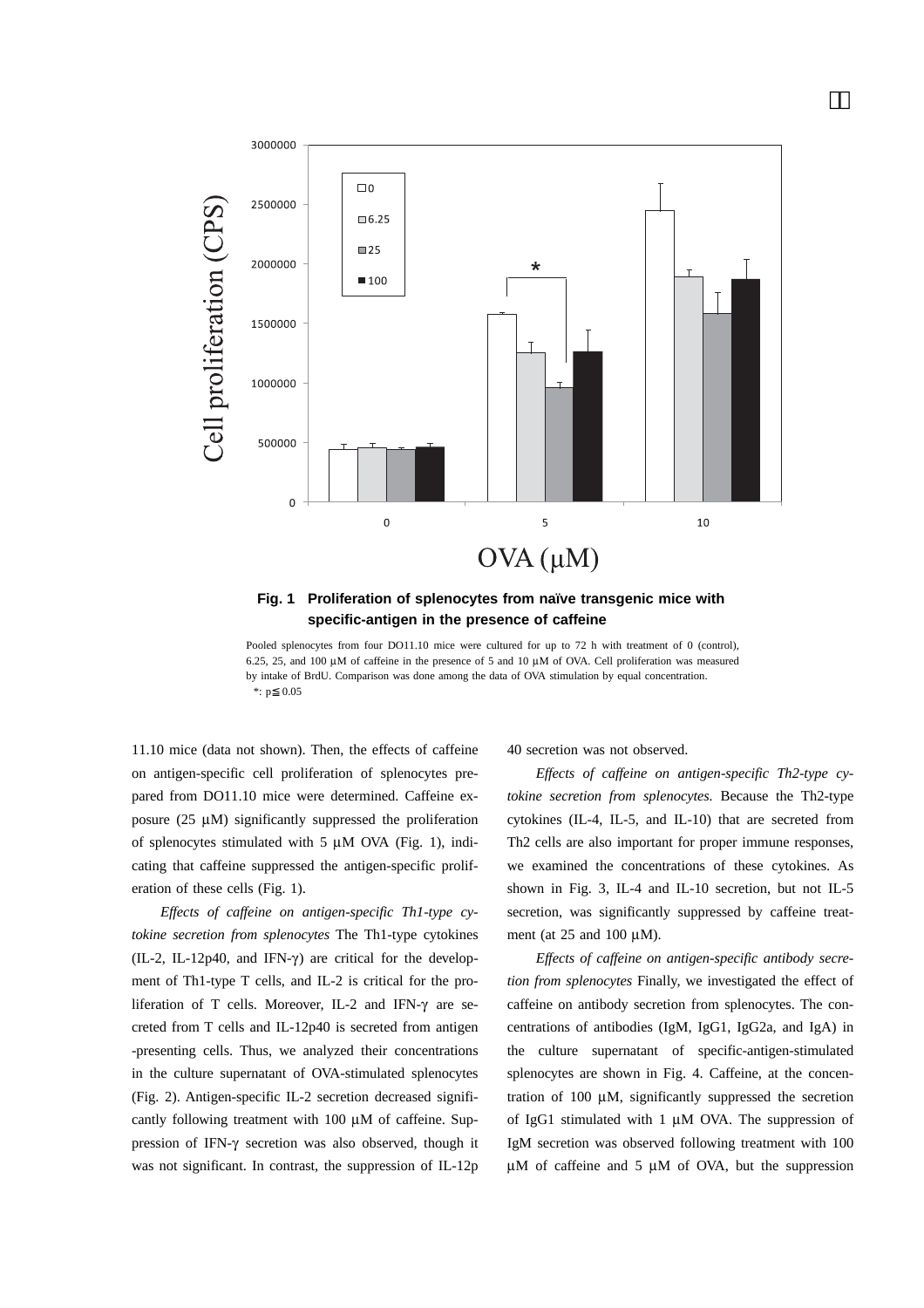

## **Fig. 2 Effects of coffee on antigen-specific Th1 type cytokines (A: IL-2, B: IFN-**γ**, C: IL-12p40) secretion of splenocytes from naïve transgenic mice**

Pooled splenocytes from four DO11.10 mice were cultured with 0 (control), 6.25, 25, and 100 μM of caffeine in the presence of 5 and 10 μM of OVA for 48h (A) and 72 h (B and C). Concentrations of cytokines were measured by ELISA. Comparison was done among the data of OVA stimulation by equal concentration. Different letters above each bar indicate statistical difference (p 0.05).

was not significant. The secretion of IgG2a and IgA did not change.

#### **Discussion**

In this study, we investigated the immunological effects of caffeine on the antigen-specific responses of naïve splenocytes. Our data indicate that caffeine suppresses antigen-specific cell proliferation of splenocytes (Fig. 1) and the secretion of IL-2 (Fig. 2A), which is the most important cytokine for T cell proliferation, without any adverse effects on cell viability. Splenocytes include various types of cells that may have various sensitivities to caffeine, and therefore, suppression of the whole batch of splenocytes caused by caffeine might be inconsistent. Additionally, we demonstrated that caffeine treatment reduces the secretion of IL-4 (Fig. 3A), IFN-γ (Fig. 2B), and IL-10 (Fig. 3C). These results are consistent with previous observations of non-specific stimulated T cells (Rosenthal, L.A. *et al*. 1992, Ritter, M. *et al*. 2005).

Caffeine alters calcium signaling and thereby induces a transient increase in intracellular calcium (Ritter, M. *et al*. 2001). The cell-surface receptors IP3R and RyR are thought to be involved in calcium signaling in T cells. Caffeine has been shown to block IP3Rs, which are involved in calcium signaling in T cells (Premack, B. A. and Gardner, P., 1992); perturbation of IP3R-dependent, but not RyR-dependent, calcium signaling is considered to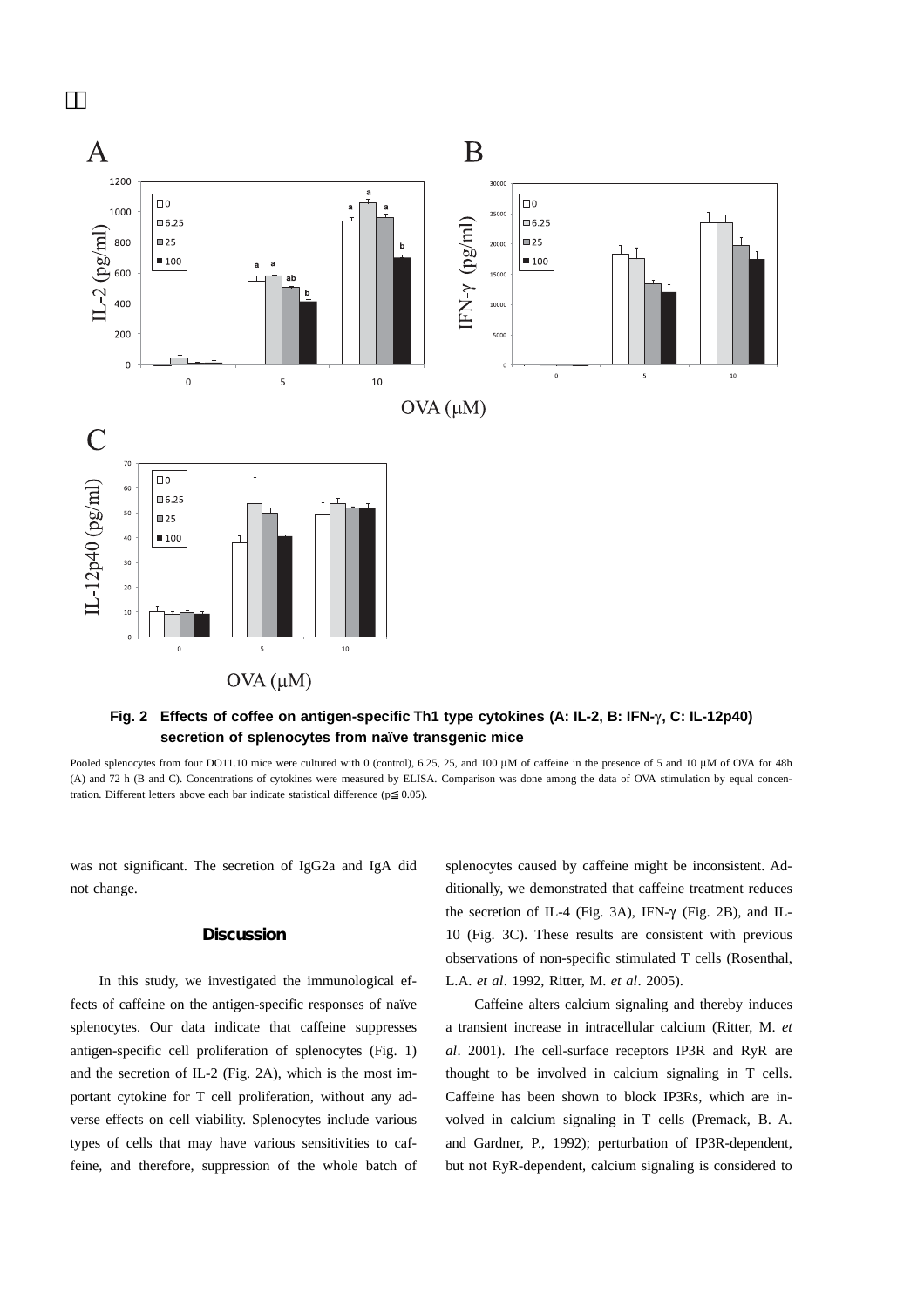

### **Fig. 3 Effects of caffeine on antigen-specific Th2 type cytokines (A: IL-4, B: IL-5, C: IL-10) secretion of splenocytes from naïve transgenic mice**

Pooled splenocytes from four DO11.10 mice were cultured with 0 (control), 6.25, 25, and 100 μM of caffeine in the presence of 5 and 10 μM of OVA for 48 h (A and B) and 72h (C). Concentrations of cytokines were measured by ELISA. Comparison was done among the data of OVA stimulation by equal concentration. Different letters above each bar indicate statistical difference (p 0.05).

be responsible for the suppression of cytokine production (Ritter, M. *et al*. 2005). Therefore, it is likely that caffeine caused the suppression of antigen-specific IL-2 secretion and cell proliferation of naïve cells through a similar mechanism.

These findings imply that the signal-transduction pathways that govern the expression of these cytokines are different. Indeed, it has been shown that the regulation of IL-5 expression is different from that of IL-4 and IL-10 (Zhu, J. *et al*. 2004).

IgG1 secretion from splenocytes was significantly suppressed by caffeine treatment (Fig. 4A). The secretion of IgG1 is influenced by the production of Th2-type cytokines, particularly IL-4 (Purkerson, J. and Isakson, P., 1992). Therefore, caffeine might decrease IgG1 through IL-4 suppression. Additionally, it was reported that IP3R is also involved in signal transduction that regulates Ig production in B cells (Sugawara, H. *et al*. 1997, Dellis, O. *et al*. 2006). Hence, caffeine might generally affect Ig secretion through a synergistic effect from its interaction with IP3R on B cells and with T cells. However, this assumption is less likely because the secretion of IgA, IgG2 a, and IgM was not significantly affected by caffeine treatment.

Future clinical and epidemiological studies on caffeine consumption are needed to elucidate the exact physi-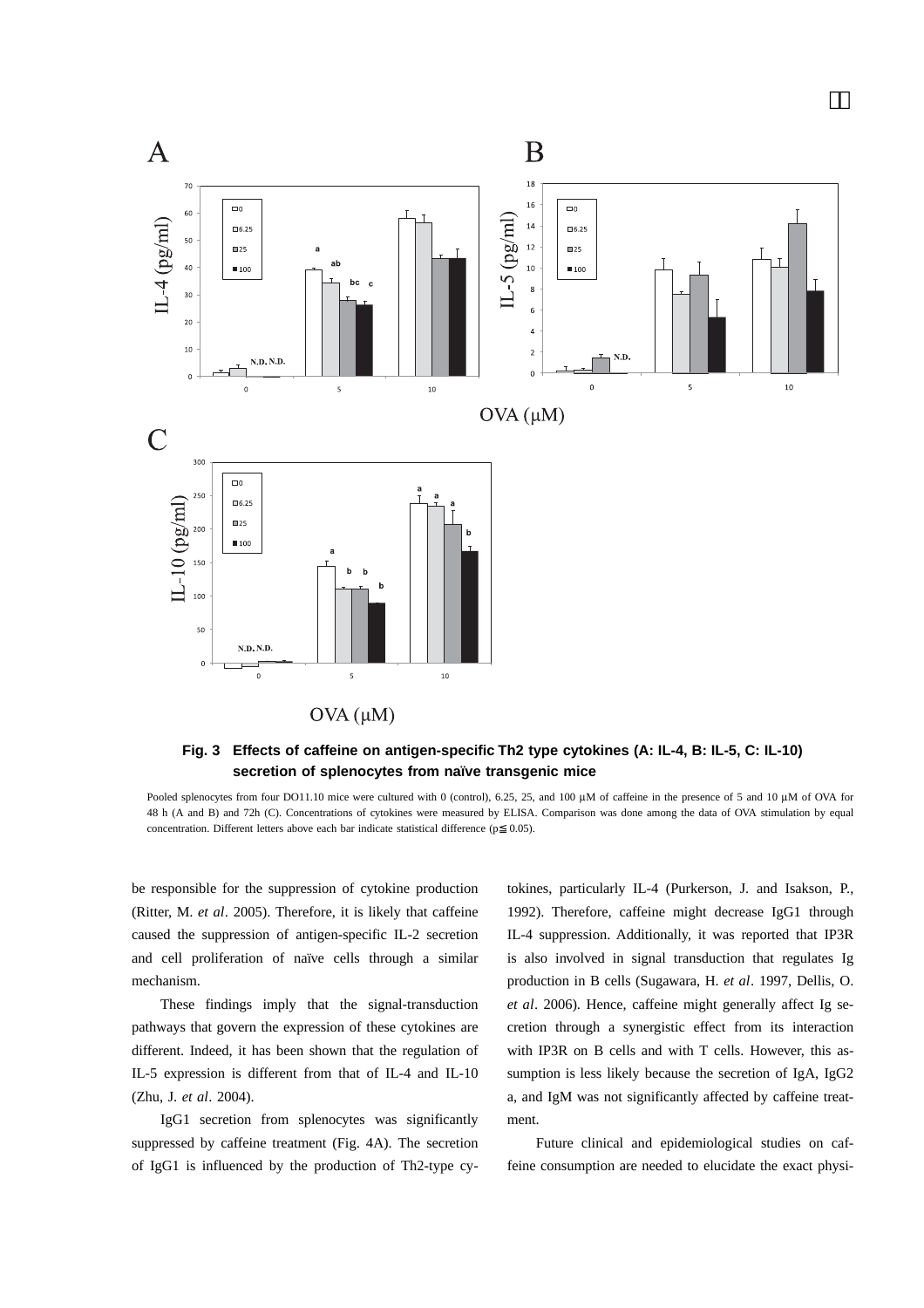



## **Fig. 4 Effects of caffeine on antigen-specific antibodies (A: IgM, B: IgG1, C: IgG2a, D:IgA) secretion of splenocytes from naïve transgenic mice**

Pooled splenocytes from four DO11.10 mice were cultured with 0 (control), 6.25, 25, and 100 μM of caffeine in the presence of 1 and 2 μM of OVA for 1 wk. Concentrations of antibodies were measured by ELISA. Comparison was done among the data of OVA stimulation by equal concentration. Different letters above each bar indicate statistical difference  $(p \ 0.05)$ .

ological mechanism of immune response.

#### **Acknowledgment**

## We thank Michiko Yamamoto for technical assistance. This work was supported by a grant-in-aid for the development of evaluation and management methods for the supply of safe, reliable, and functional food and firm produce from the Ministry of Agriculture, Forestry and Fisheries of Japan.

#### **References**

- Yang A, Palmer AA and de Wit H. (2010). Genetics of caffeine consumption and responses to caffeine. *Psychopharmacology (Berl)*, **211**, 245-257.
- Szatkowski C, Parys JB, Ouadid-Ahidouch H and Matifat F. (2010). Inositol 1,4,5-trisphosphate-induced  $Ca2^+$  signalling is involved in estradiol-induced breast cancer epithelial cell growth. *Mol Cancer,* **9**, 156-168.